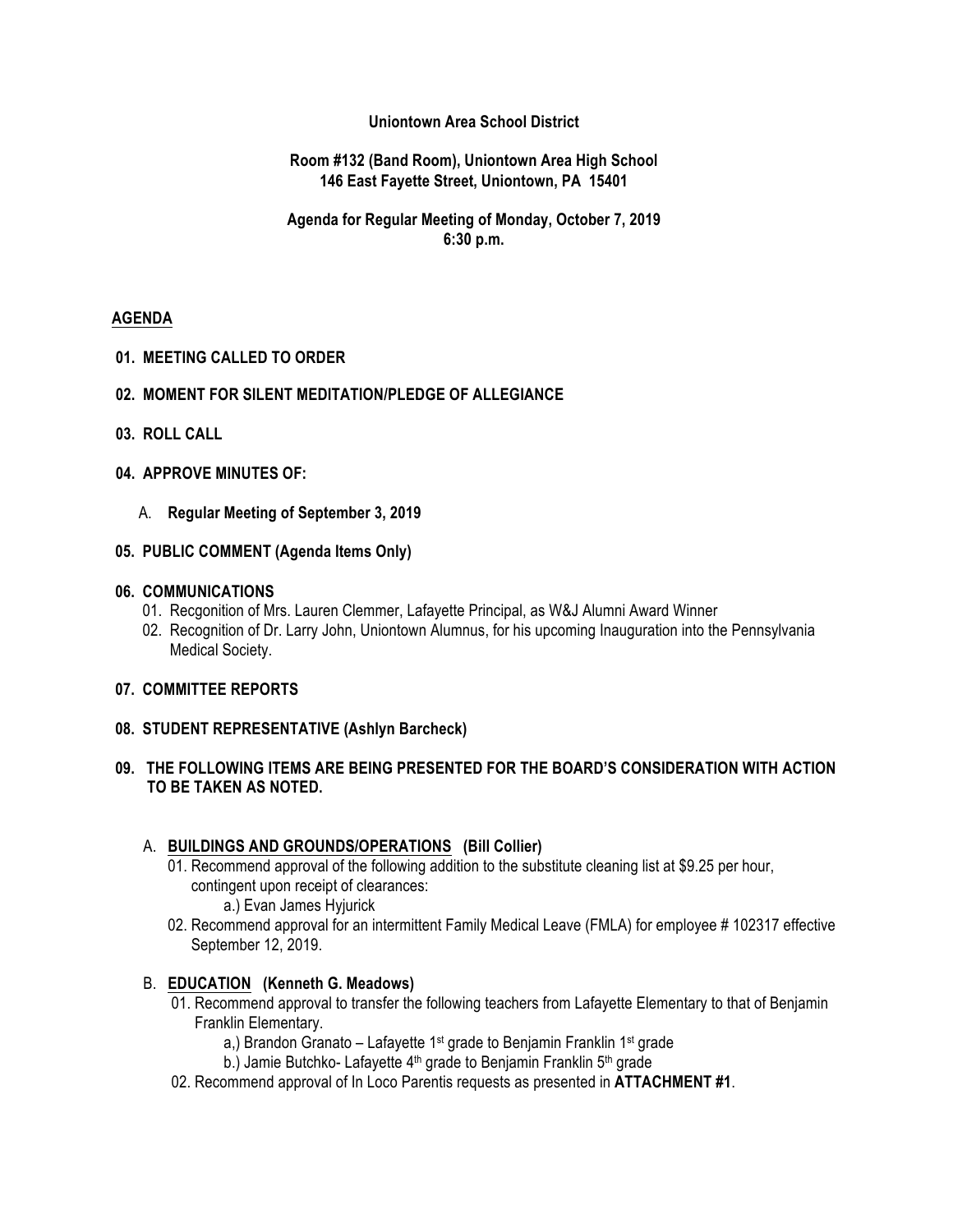- 03. Recommend approval to accept an intermittent Family Medical Leave (FMLA) for employee #101325 effective September 26, 2019.
- 04. Recommend approval to add Amanda Golkosky to the substitute professional list at \$110 per day contingent upon proper receipt of certification and clearances.

\*Break for Executive Session\*

### **C. FINANCE/PERSONNEL (Thomas W. Gerke)**

- 01. Recommend approval of the following financial statements for August, 2019:
	- (a) General Fund Treasurer's Report
		- (b) Federal Funds Treasurer's Report
		- (c) Budget and Revenue Report
- 02. Recommend approval of payroll for September, 2019.

 03. Recommend approval for payment of the following bills, authorizing and directing Officers of the Board to issue vouchers for same:

(a) General Fund

| (c) Federal Funds |  |
|-------------------|--|
|                   |  |

- 03. Recommend approval of the following individuals to serve as a cafeteria substitute for the 2019-2020 school term.
	- (a) Dora Haines
	- (b) Stephanie Kulenovic
- 04. Recommend approval of the separation agreement with employee # 102226 as indicated in **ATTACHMENT # 2.**
- 05. Recommend approval of the employment of the following individuals to the secretaries, clerks and aide list at \$9.25 per hour.
	- a.) Dreama Lynn Stash

### **D. POLICY/PROCEDURE (Terry Dawson)**

### **E. STUDENT ACTIVITIES (Don Rugola)**

- 01. Recommend approval to accept the resignation of Rachel Jeffries as Head Girl's Track Coach, effective September 20, 2019.
- 02. Recommend approval to accept the resignation of Laquetta Walton from afterschool detention at Lafayette Elementary.
- 03. Recommend approval to accept the resignation of Craig Soltis as Middle School Football Coach Effective September 5, 2019.
- 04. Recommend approval for Jenny M. Hone to serve as a volunteer assistant for the Girl's Varsity Soccer Team for the remainder of the 19-20 school term.
- 05. Recommend approval for Linda Merschat to serve as head coach for the Girl's Varsity Soccer Team for the remainder of the 19-20 school term.
- 06. Recommend approval to accept the resignation of Karianne Colebank as Assistant Girls' Track Coach.
- 07. Recommend approval to accept the resignation of Cathy Hager from her cross country position.
- 08. Recommend approval for UHS Cross Country to attend an overnight team building trip to Washington, D.C., November 16-17, 2019. \*Note- zero school days will be missed. This trip does require a nurse.